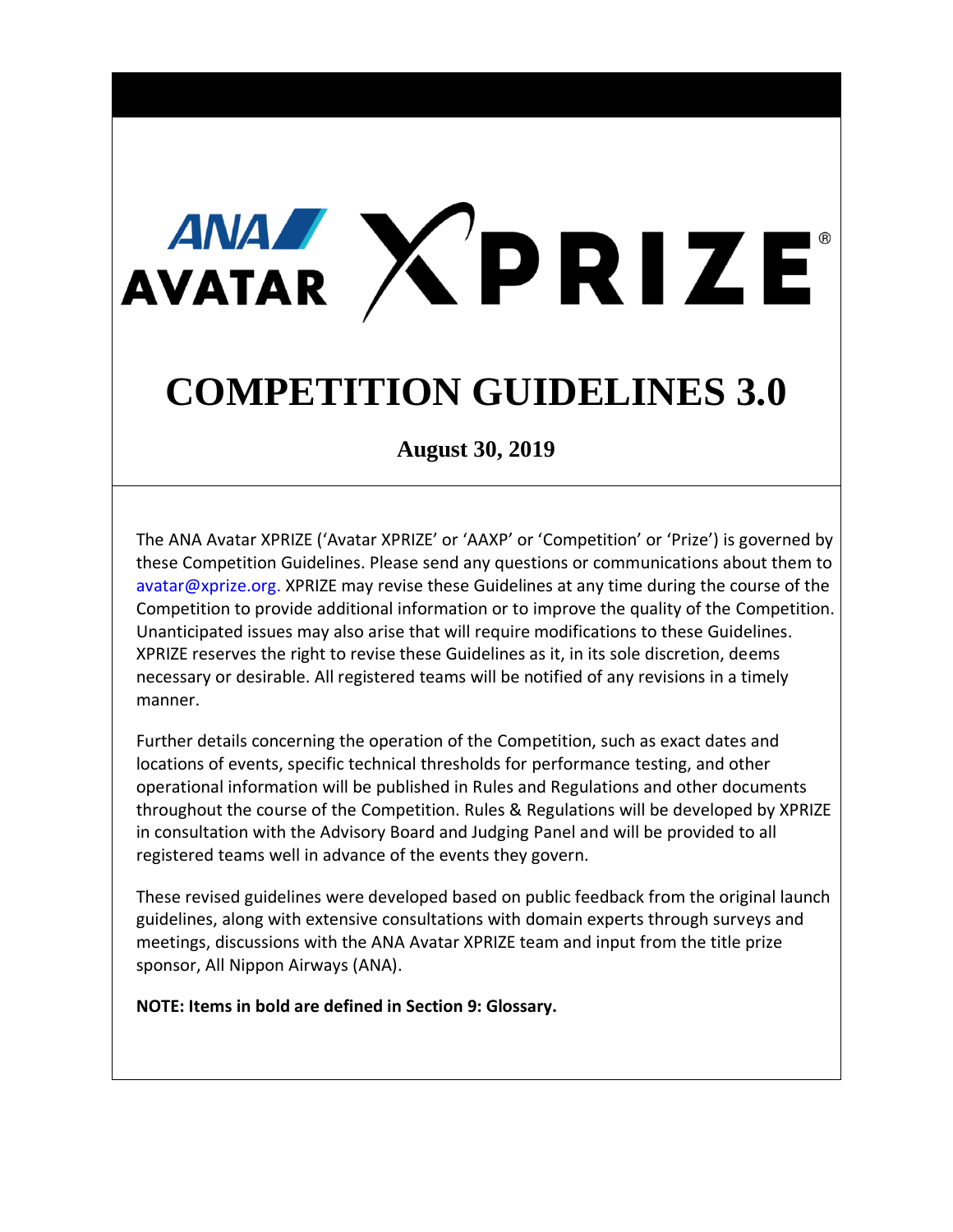#### **TABLE OF CONTENTS**

| 1.             |                |
|----------------|----------------|
| 1.1            |                |
| 1.2            |                |
| 1.3            |                |
| 1.4            |                |
| 2.             |                |
| 2.1            |                |
| 2.2            |                |
| 2.3            |                |
| 2.4            |                |
| 2.5            |                |
| 2.6            |                |
|                |                |
| 3.             |                |
| 3.1<br>3.2     |                |
|                |                |
| 3.2.1<br>3.2.2 |                |
| 3.3            |                |
| 3.3.1          |                |
| 3.3.2          |                |
|                |                |
| $\mathbf{4}$   |                |
| 4.1            |                |
| 4.2            |                |
| 4.3            |                |
| 4.4            |                |
| 5.             |                |
| 5.1            |                |
| 5.2            |                |
|                |                |
| 6.             |                |
|                |                |
|                |                |
|                |                |
| 7.             |                |
| 8.             |                |
| 8.1            |                |
|                |                |
|                |                |
| 8.2            |                |
|                |                |
|                |                |
|                |                |
|                | $\overline{2}$ |
|                |                |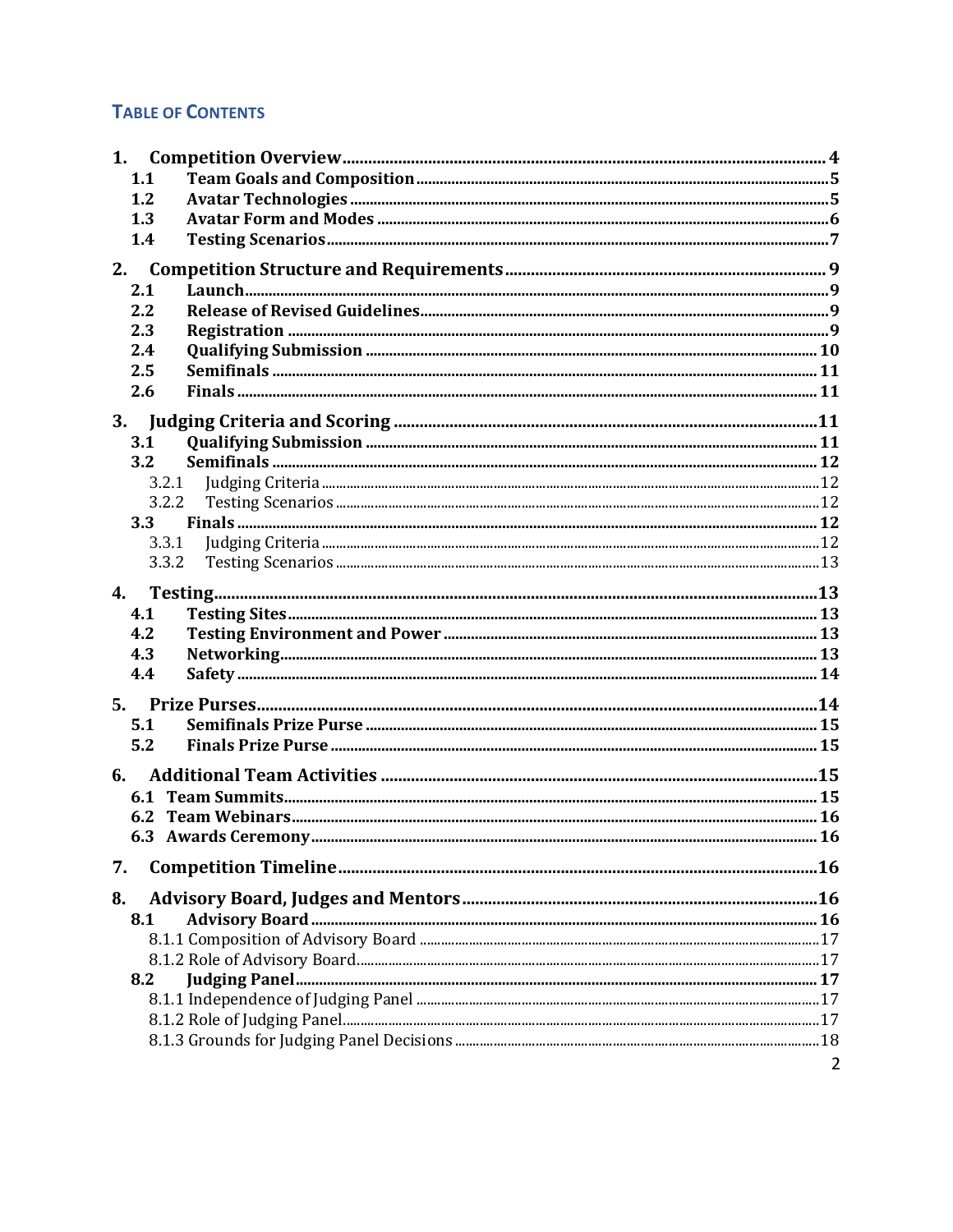| GLOSSARY |  |
|----------|--|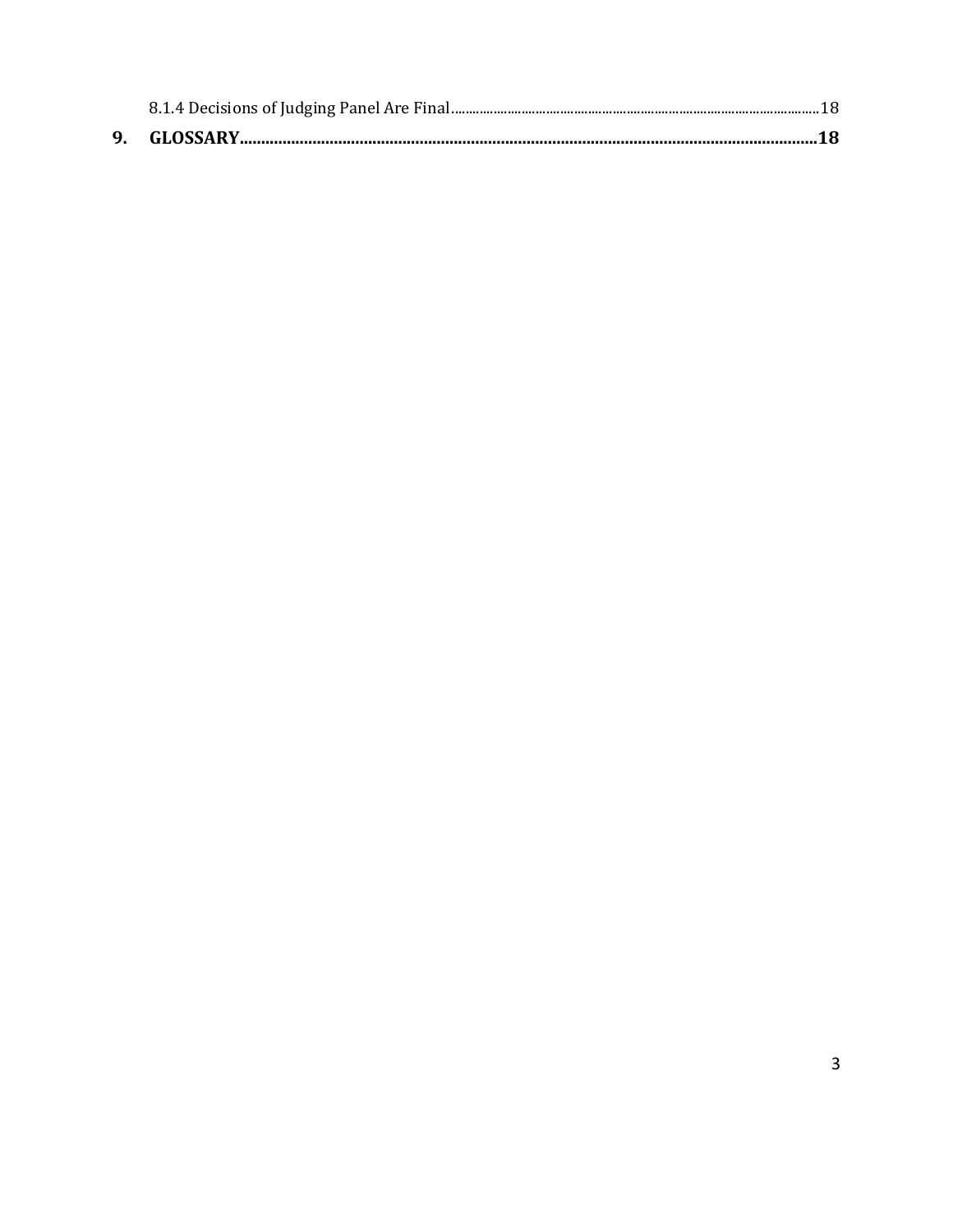### **1. COMPETITION OVERVIEW**

The \$10M ANA Avatar XPRIZE is a four-year global Competition focused on the development of an **Avatar System** that will transport a human's sense, actions, and **presence** to a remote location in real time, leading to a more connected world. For the purposes of this Competition, an Avatar System is defined as a physical **Robotic Avatar** operated by a person (**Operator**) and interacting with an environment or a person at a distance (**Recipient**).

The ANA Avatar XPRIZE seeks to incentivize innovators around the world to imagine a future with Avatars and integrate emerging and exponential technologies to create a useful and functional physical Robotic Avatar System. Current investment and research tend to focus on the development and incremental improvements of individual component technologies, rather than bringing together synergistic technologies to support transformational leaps. A successful solution to this challenge will enable humankind to take the next step in transcending the limits of physical transportation, leading to a more connected world.

Robotic technologies have advanced greatly in the last decade, but challenges remain for them to become more useful for everyday human needs and activities. Human-touch interface technologies, or **Haptics**, are advancing rapidly, and need more development to find their role as critical components of an advanced Avatar System. New sensors being developed can give robots enhanced capabilities and more elegant solutions for conveying information. Virtual Reality (VR) and Augmented Reality (AR) advancements are enabling more immersive user experiences; however, those experiences have limited interaction with the physical world. AI has a role to play in the future Avatar System too, in its predictive capabilities, or for data acquisition, learning and understanding. And **Brain-Machine Interfaces (BMIs)** can give extremely nuanced capabilities to the operators of future Avatar Systems. By combining these technologies in unique, novel and integrative ways, we see a vision of the future unfolding. Any human could be enabled to connect instantly around the globe, circumventing lengthy time constraints, to be with other human beings, fulfilling a need at a remote destination, or bringing expertise to those in need.

For example, in the near future, physical Avatars could help provide critical care and deploy immediate emergency response in natural disaster scenarios, stretching the boundaries of what is possible, maximizing as well as enhancing the impact of an expert's skills. In health-related arenas, Avatars could radically transform today's health care providers into a globally distributed, decentralized system of wellness. In learning environments, one expert teacher could bring knowledge to thousands of eager learners at several remote locations at the same time. Avatars could expedite the maintenance of housing, farms, and food production domains. In personal relationships, Avatars will bring people closer together, despite their age, location or mobility.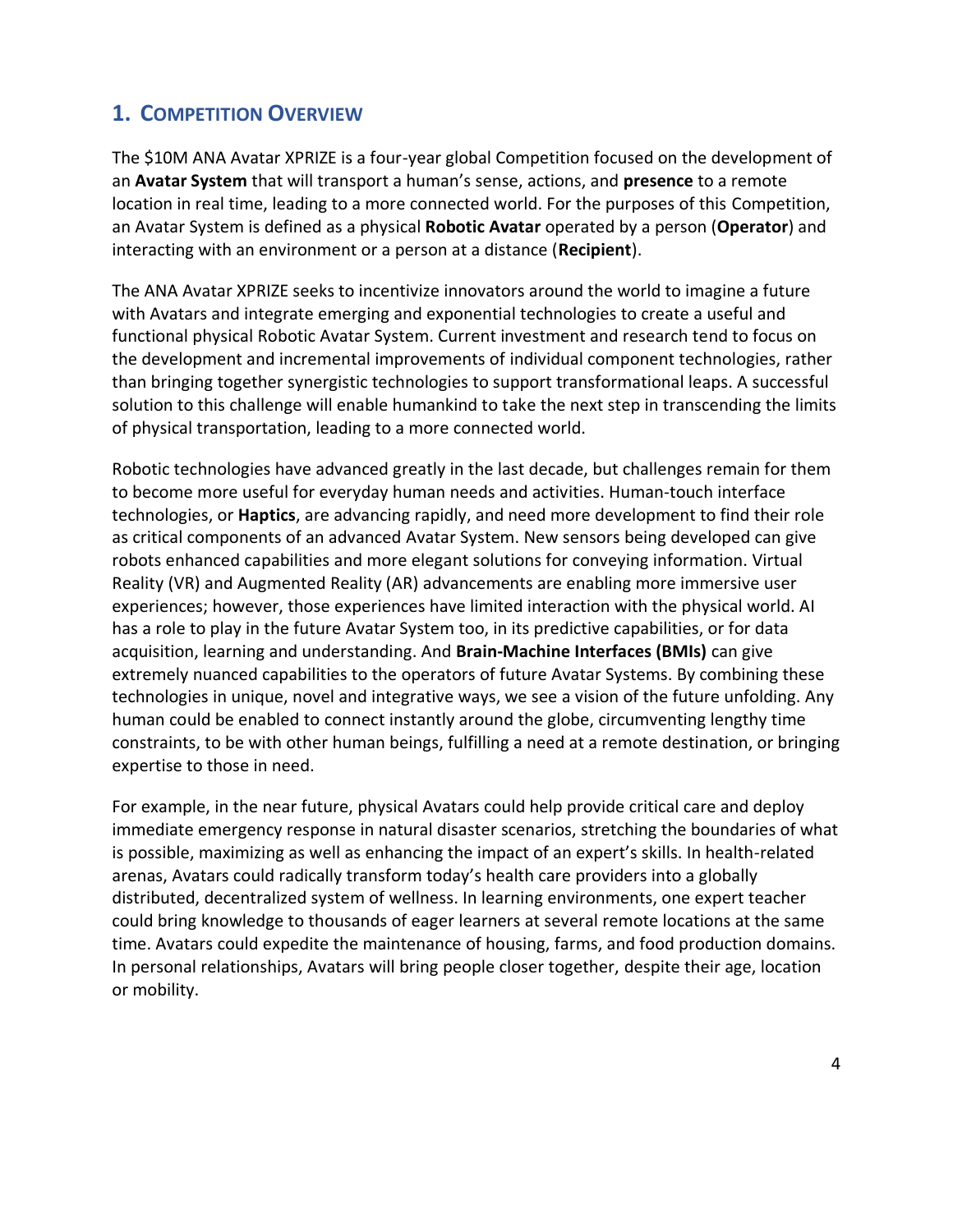Imagine a future full of Avatars, connecting people and enabling a more prosperous and abundant world.

#### **1.1 Team Goals and Composition**

**The winning team will integrate multiple emerging technologies to develop a physical, nonautonomous Avatar System with which an operator can see, hear, and interact within a remote environment in a manner that feels as if they are truly there.**

Such an Avatar System will enable a person to connect to others or to accomplish a need at a remote location, and actually feel that they are present at that location. This sense of presence in a physical embodied Avatar form is a key principle by which the overall success of the winning Avatar System will be evaluated.

Teams are encouraged to collaborate and share skills. **Interested teams** can utilize the Competition portal **POP** ([pop.xprize.org](https://ids.xprize.org/account/login?returnUrl=%2Fconnect%2Fauthorize%2Flogin%3Fclient_id%3DPOP-MVC%26redirect_uri%3Dhttps%253A%252F%252Fpop.xprize.org%252Fsignin-oidc%26response_type%3Did_token%2520token%26scope%3Dopenid%2520XPPOPAPI%2520email%2520profile%2520offline_access%26response_mode%3Dform_post%26nonce%3D636695121224726794.MTA1M2FkNzItMzI3YS00ZTc0LThhNDItNzMwNjdkODM1MjdlNTQzYmU5MDgtMWJhZC00YTRiLTlkMzItZDZkNGE5ZWY5NzVj%26state%3DCfDJ8InLv99lkH9Br91grvEtizmR57CHNcqi6KnQOaQioiBnNZhzVgrRv1vio_iigddWRoy3v9zt5ppFZiiPvT4FUc5jn6ENc3UPyDWJnqD0u1JCScy6t0OgiEMC1xe7Xc4ZSffGsK_URryB3eNqYQSASkReaAn9p4aK3dQO6k7Ehi9SdtEnaWcqJw_n3OHuVVIqX5p1BZFkL_wV7c43LgDFeR3bce4csyy3nb2SB2zjFlJAtqRSMTO0_fiaVbHzZaV5Z8-LTf9VPlhMRn5ujuIKyAnWpND0WpI-9WRRBtg-RxDCz3WQv6Rdc6Bgy27oPjzSqA%26x-client-SKU%3DID_NET%26x-client-ver%3D2.1.4.0)) to meet other teams and evaluate possible collaboration opportunities. Team members are not required to all be at a single location, and there is no specific requirement for the number of team members.

#### **1.2 Avatar Technologies**

A successful Avatar System will require the skillful integration of multiple technologies, many of which are just emerging.

Areas of technology integration may include, but are not limited to:

- 1. Robotics
- 2. Perceptual Systems
	- a. Vision/Computer Vision
	- b. Auditory Processing
	- c. Smell and Taste
	- d. Haptics
	- e. This term includes sensory subsystems derived from the involvement of the skin, muscles, and joints. For the purposes of this Competition it may include tasks that require:
		- i. Determining structural and substantive attributes of objects
		- ii. Categorization of objects into previously identified classes
		- iii. Interactions of the Avatar parts with recipients
		- iv. Transmission of haptic sensations from the Avatar to the operator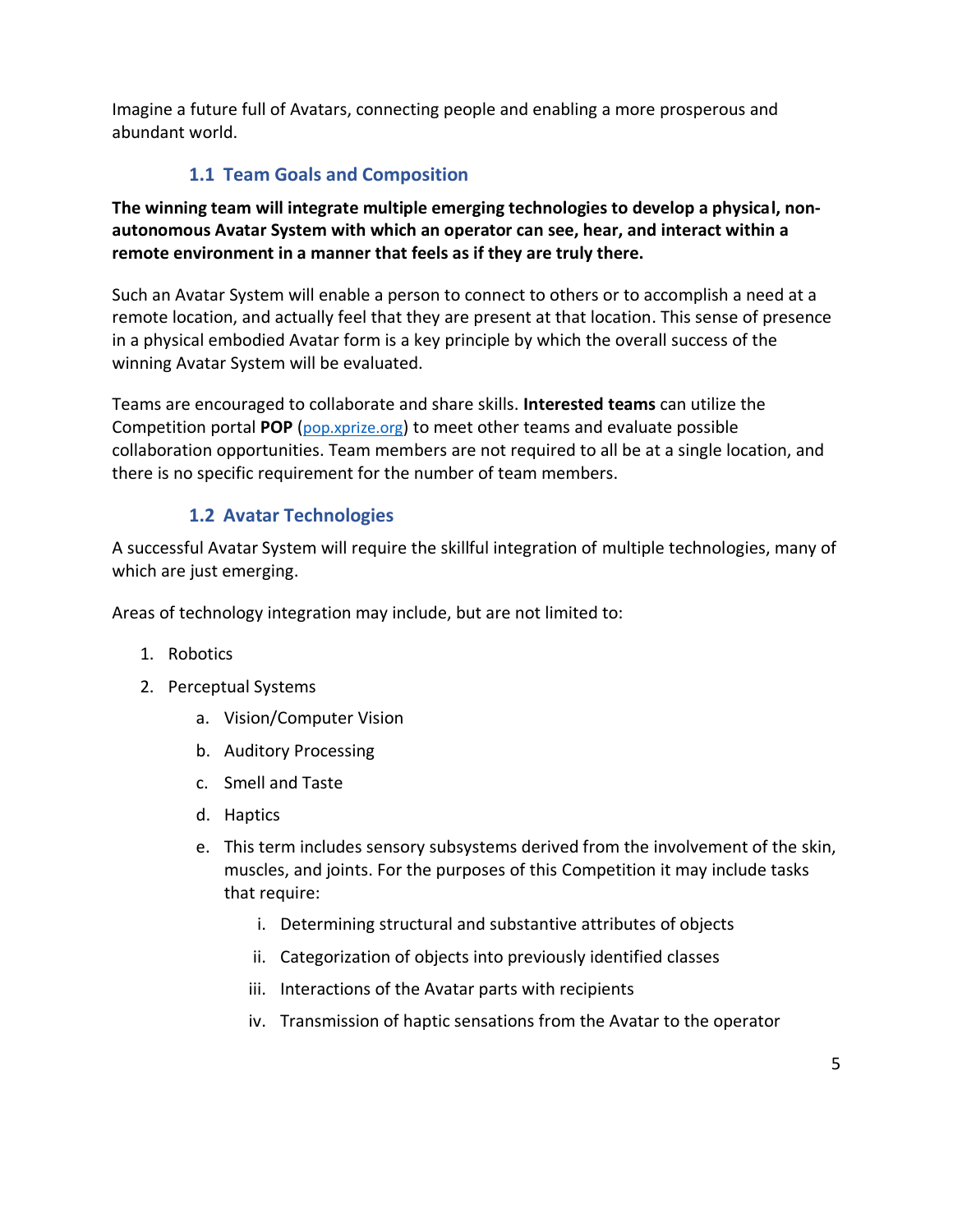- 3. Virtual Reality (VR) Immersion Techniques
- 4. An **Operator Interface** that provides connection between the Operator and the Avatar
- 5. **Brain Machine Interfaces (BMI)** Included in this term are sensors that can measure various types of brain signals such as electroencephalograms (EEG). For the purposes of this Competition these must be externally worn and not be invasive
- 6. **Wearables** Included in this term are advanced sensors as well as body sensors like EMG, Skin Conductance and EKG. Such technologies can be used for semi-autonomous control (where appropriate), or possibly for embedded self-assessment of how the Human-Avatar System is performing
- 7. **Simultaneous Localization and Mapping (SLAM):** Environmental awareness
- 8. Extrasensory Imaging and Perceptions (infrared vision, ultrasonic hearing, etc.)
- 9. Artificial Intelligence (AI)
- 10. High speed network connections and latency reduction

#### **1.3 Avatar Form and Modes**

There is no prescribed form that the Robotic Avatar must take, though weight and height restrictions may apply and will be specified in the Rules and Regulations. Teams should take into consideration the human-centered environments when designing their Avatars. Teams are free to design their own, purchase or license a commercial solution, or modify an existing robot form. Technology partnerships and licensing agreements for various components of a team's solution are permitted and encouraged. Entries will not be judged on the appearance of the Avatar. While there is no requirement for it to have a particularly humanoid appearance, the goal of creating human to human or human to needs-based solutions may require elements of a humanoid form that are recognizable and understandable to the person interacting with the Avatar.

For the purpose of this XPRIZE, Robotic Avatars may incorporate three primary modes. These are the accepted modes an Avatar can work within and may be reflected in the actual **Testing Scenarios**. Scenarios will not be focused on these modes separately, but any testing scenario may include aspects of these defined modes. **Avatars that are entirely or primarily autonomous will not be considered in this Competition.** 

**Mode 1. Operator Control Mode:** Avatars serve primarily as remote agency mechanisms for the Operator. In this mode the Robotic Avatar only does what the Operator does, perhaps with some predictive AI to deal with network issues or environment recognition. The goal of this mode is to connect the human operator with another human or humans at a distance in such a way that the Operator feels themselves to be interacting with others as if they were truly in the remote location.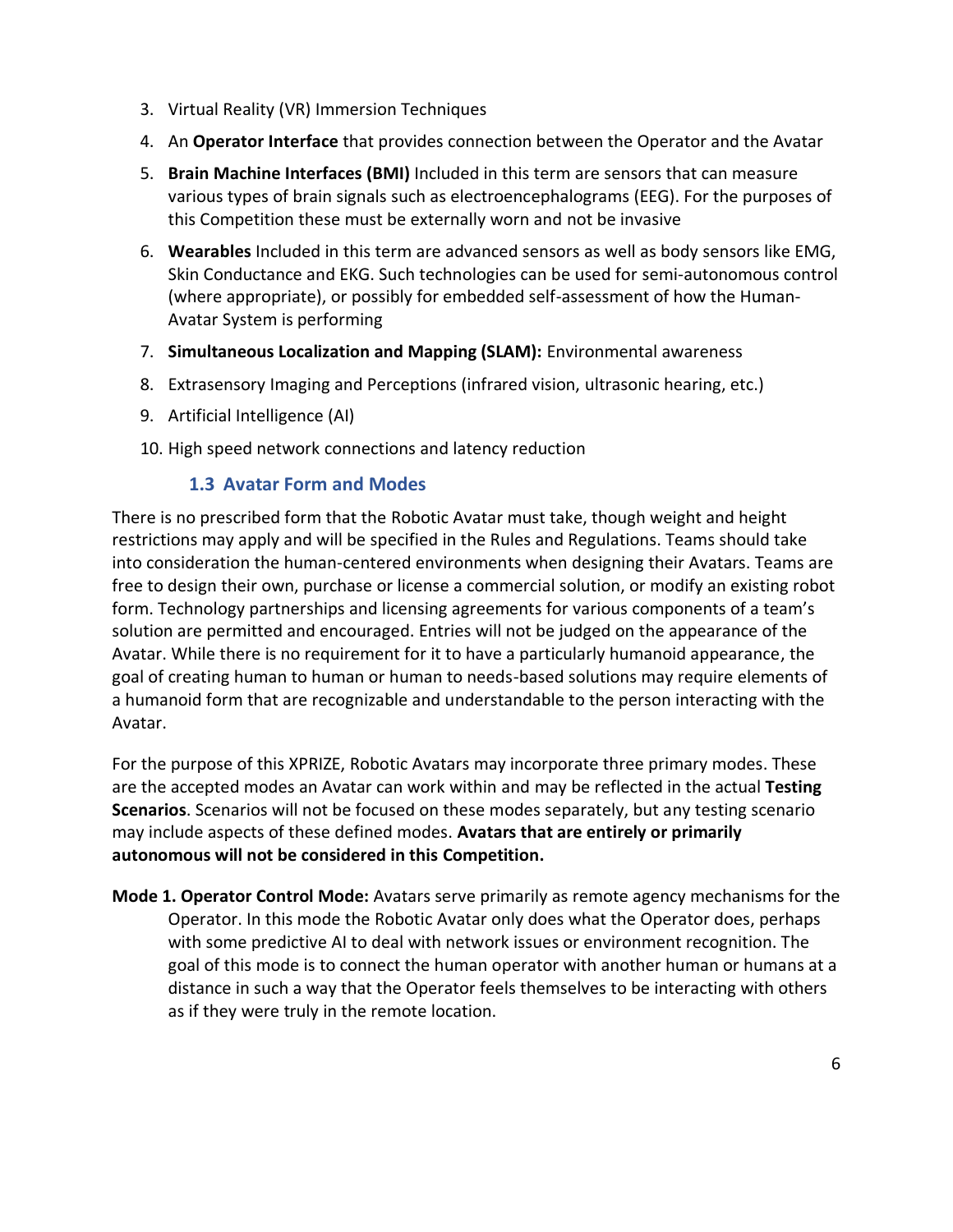- **Mode 2. Enhanced Avatar Mode:** In this mode, the Avatar provides enhanced capabilities to the Operator, such special skills like seeing in infrared, and/or being able to map out and analyze an environment, or utilizing the muscle memory of experts that have trained it. Enhanced capabilities are especially important for Avatars that are involved in activities such as disaster relief where such extra capabilities can help ensure the success of the operation. This Avatar is still primarily under the Operator's control.
- **Mode 3. Semi-Autonomous Mode:** The Avatar takes input such as goals from the Operator, processes that input for understanding and then executes details based on that understanding, still under primary Operator control. In this mode, while taking input from the Operator, the Avatar may also be able to modify its actions based on interactions with Recipients. Also, in this mode the Avatar can have responses that may not be fully dictated by the Operator, such as balance recovery, or mitigating security situations.

#### **1.4 Testing Scenarios**

Each **Testing Scenario** will comprise a series of tasks designed to cover a broad range of activities within a **domain**. Some examples of tasks are provided below and are indicative of those that could be used within the Testing Scenarios during the Semifinals and Finals events. Any Testing Scenario may incorporate all three modes of the Avatar described above.

The following are *examples* of discrete tasks that could be part of a Testing Scenario and are for illustration only *as tasks will change, be refined, subtracted or added as the Competition progresses*. Actual Testing Scenarios will be provided in forthcoming releases of the Rules & Regulations.

- The Operator, through the Avatar, selects a ball of a color specified by the Recipient and throws it to the Recipient.
- The Operator, through the Avatar, asks the Recipient to give the Avatar a specific bottle of medication. The Operator must confirm that it is the right one.
- The Operator, through the Avatar, greets the Recipient at the remote location by offering a handshake. The Operator must physically feel the handshake.
- The Operator, through the Avatar, takes a battery or charging device from the recipient and plugs it into an outlet or power strip.
- The Operator, through the Avatar, plays a simple board game like checkers with the Recipient.
- The Operator, via the Avatar, gives the Recipient a gentle hug. The Operator can feel some aspect of the hug returned by the Recipient.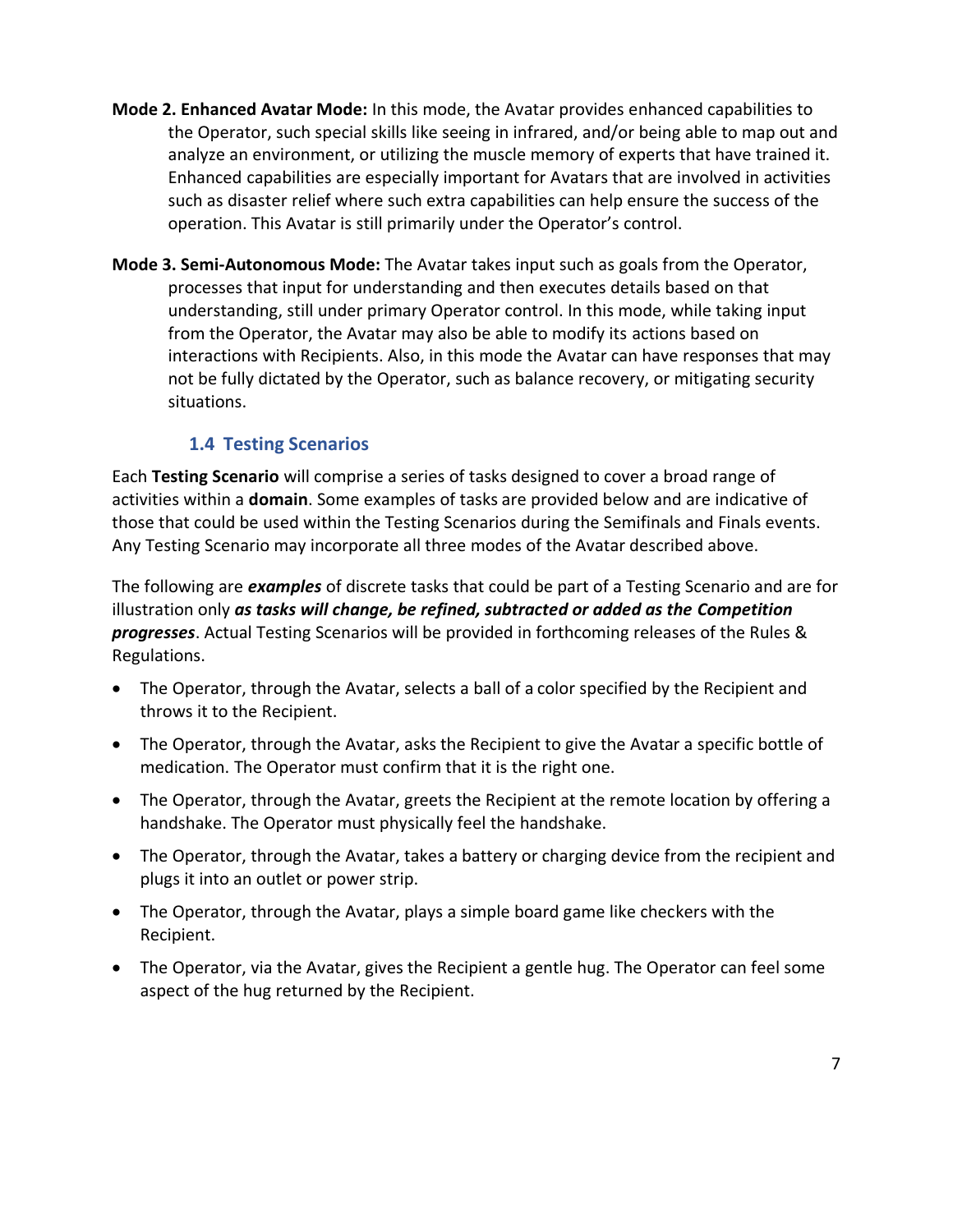- The Operator, via the Avatar, reads a paper shown to them by the Recipient that describes the health status of a patient and a list of tasks to do in the health care assessment.
- The Recipient tells the other person where they had a minor injury by touching that part of the Avatar. The Operator must respond in a way that shows they know exactly where the Avatar was touched because the sensation has been conveyed from the Avatar to the Operator.
- The Avatar holds a cube that weighs between .5 and 3 kg in its hand. The Operator feels the weight and can guess the weight of the cube.
- The Avatar is blind folded and given an odd shaped object and through touch alone must convey enough haptic information back to the Operator so they can guess what that object might be.
- The Avatar conveys the location of a surrogate for a live person or animal buried under rubble by assessing the environment for heat signatures.
- The Avatar uses its extrasensory abilities (such as noting vibrations or smells or ultrasonic hearing) to assess the danger in a particular location and conveys that information, along with the perceived level of threat to the Operator.
- The Avatar conveys general sensor information about the environment to the Operator via an easily readable Heads-up Display
- The Avatar reports on how many other humans are currently in its environment.
- The Recipient responds in ways that indicate they were able to effectively understand the Operator's interactions (voice, gestures, movement, etc.).
- The Recipient reports that they felt as if they were in the room with another person (the Operator)?
- The Recipient is able to interact physically with the Avatar in a limited range of tasks (such as a handshake).
- The Recipient reports that they felt safe in the presence of the Avatar.
- The Avatar takes a command from the Operator to measure the perimeter, ingress and egress points of its environment and does so, producing a graphic map with the distances and openings clearly marked which is sent back to the Operator.
- The Avatar continues to perform a given command such as taking a box off the shelf, or opening a door, while experiencing a network outage.
- The Avatar continually scans sensors in its environment and sends that data back to the Operator via an easily readable Heads-up Display. Areas of concern are designated by some means of attentional focus, such as a blinking color.
- The Avatar recovers from an unexpected glitch in balance, latency, or power.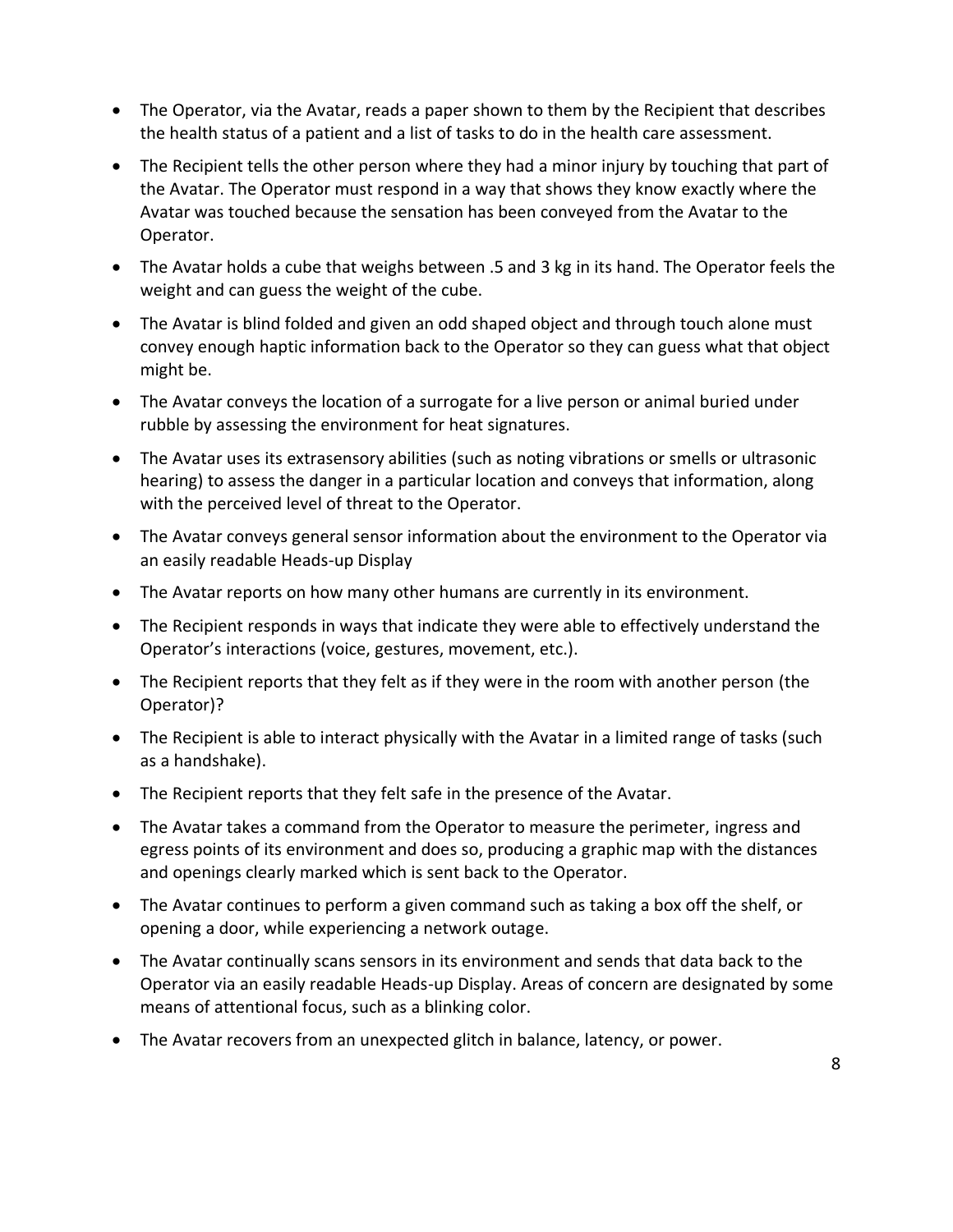• The Avatar requests a spoken command to be repeated when it fails to hear correctly, such as in a noisy room.

Scoring criteria for any Testing Scenarios will be detailed in the Rules and Regulations.

# **2. COMPETITION STRUCTURE AND REQUIREMENTS**

#### **2.1 Launch**

The Competition was launched on March 12, 2018.

#### **2.2 Release of Revised Guidelines**

These current guidelines are a revision of those published at Launch, and incorporate feedback from the public, a select group of technical experts, and other stakeholders. The Revised Guidelines (V 2.0) were published on September 10, 2018 with additional updates for Guidelines (V 3.0) published on August 30, 2019.

#### **2.3 Registration**

To register, each team must visit [pop.xprize.org,](https://pop.xprize.org/) create an online profile, and complete all online application materials. This process can be started at any time after registration opens. Teams must also pay a non-refundable registration fee before the registration deadline. Registration will be open from September 10, 2018 until 18:59:59 UTC September 30, 2019. Teams that register on or before 18:59:59 UTC on January 31, 2019 (**Early Registration)** will be required to pay a registration fee of \$1,000 USD. Teams that register after that date and time and up until 18:59:59 UTC on Sept 30, 2019 (**Final Registration**) will be required to pay a registration fee of \$1,500 USD.

Teams who complete the registration process will be deemed **Registered Teams**.

**Note:** Teams who have registered on or before January 31, 2019 (Early registrants) will be invited to an optional Team Summit tentatively scheduled to be held between April and June 2019.

XPRIZE has sole discretion to register and qualify additional teams from the close of registration on September 30, 2019 to the end of the **Semifinalist Verification** currently scheduled for March 2021. Teams that register during this period must meet all the initial qualification requirements, be approved by the Judges, and pay a late registration fee of \$3,000 USD. This is a limited opportunity and potential teams should contact XPRIZE directly for more details.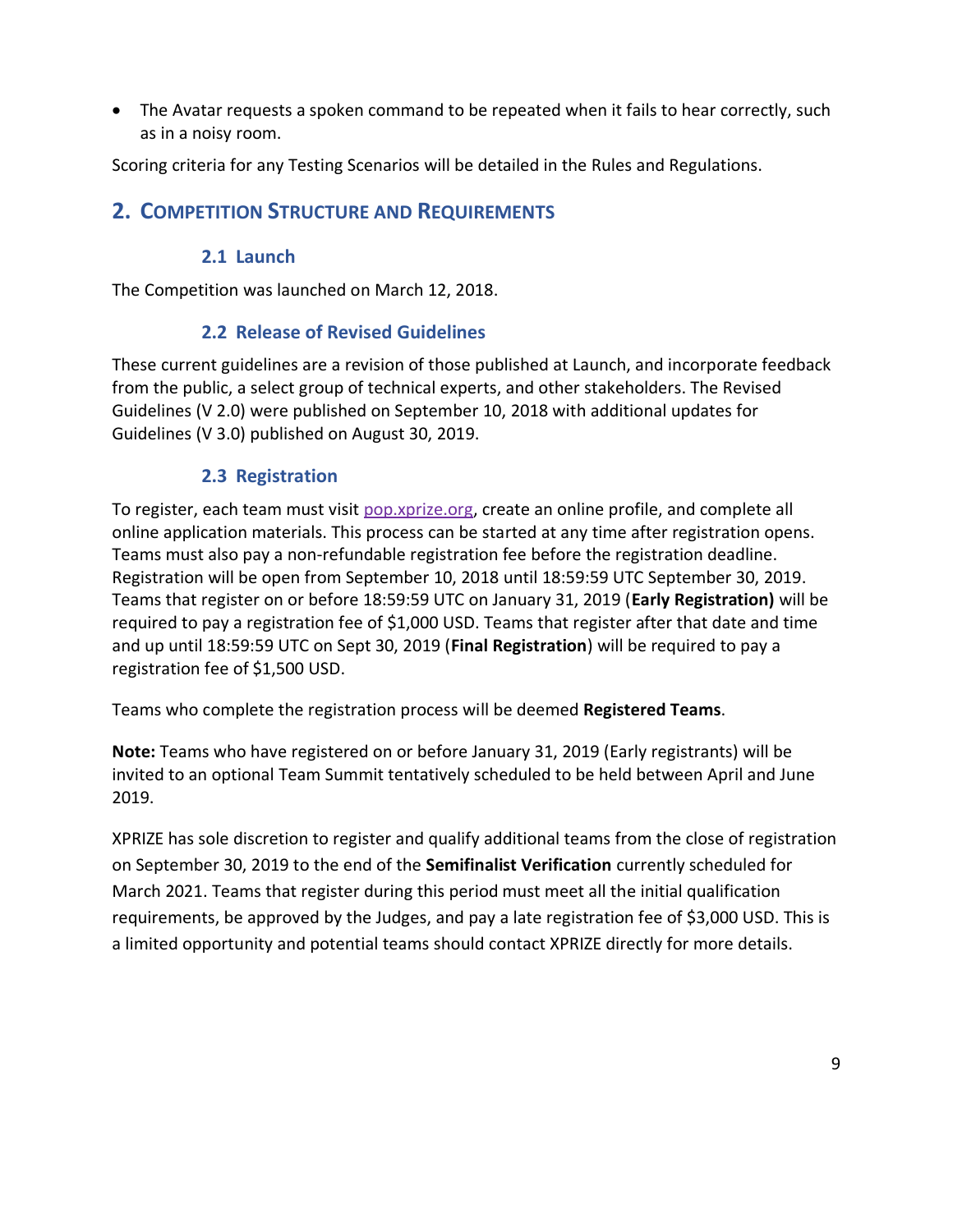#### **2.4 Qualifying Submission**

The **Qualifying Submission** is a formal plan that outlines and shows proof of the team's capabilities and their progress towards developing a unique Avatar System that meets the Competition goals.

All Registered Teams will be required to complete and submit specific materials for the Qualifying Submission. All teams must provide complete submissions by 18:59:59 UTC on October 31, 2019 in order for the Judging Panel to assess and select teams as **Qualified Teams**.

Up to 150 Qualified Teams will be announced by Q1 2020.

The specific requirements for the Qualifying Submission will be released to teams after the close of early registration, but will include at a minimum technical documentation comprising:

- 1. Details of team, including current and needed expertise
- 2. Team objectives for the ANA Avatar XPRIZE
- 3. Initial design concept
- 4. Technical feasibility assessment, including
	- a) Robot implementation (morphology, and whether it is bought, modified, licensed or self-made)
	- b) Controller and operating system
	- c) Types of sensory systems the team plans to use
		- Vision
		- Hearing/Sound
		- Haptics
		- Smell
		- Other senses
	- d) Plans for use of AI technology: How AI will be used and rationale for choice
	- e) Plans for use of BMI or other sensor technology: How BMI will be used and rationale for choice
- 5. Plan and timeline for technology development and integration during the Competition
- 6. Plan and timeline for further development after the Competition
- 7. Video and/or other media documentation that indicates the team has the relevant capabilities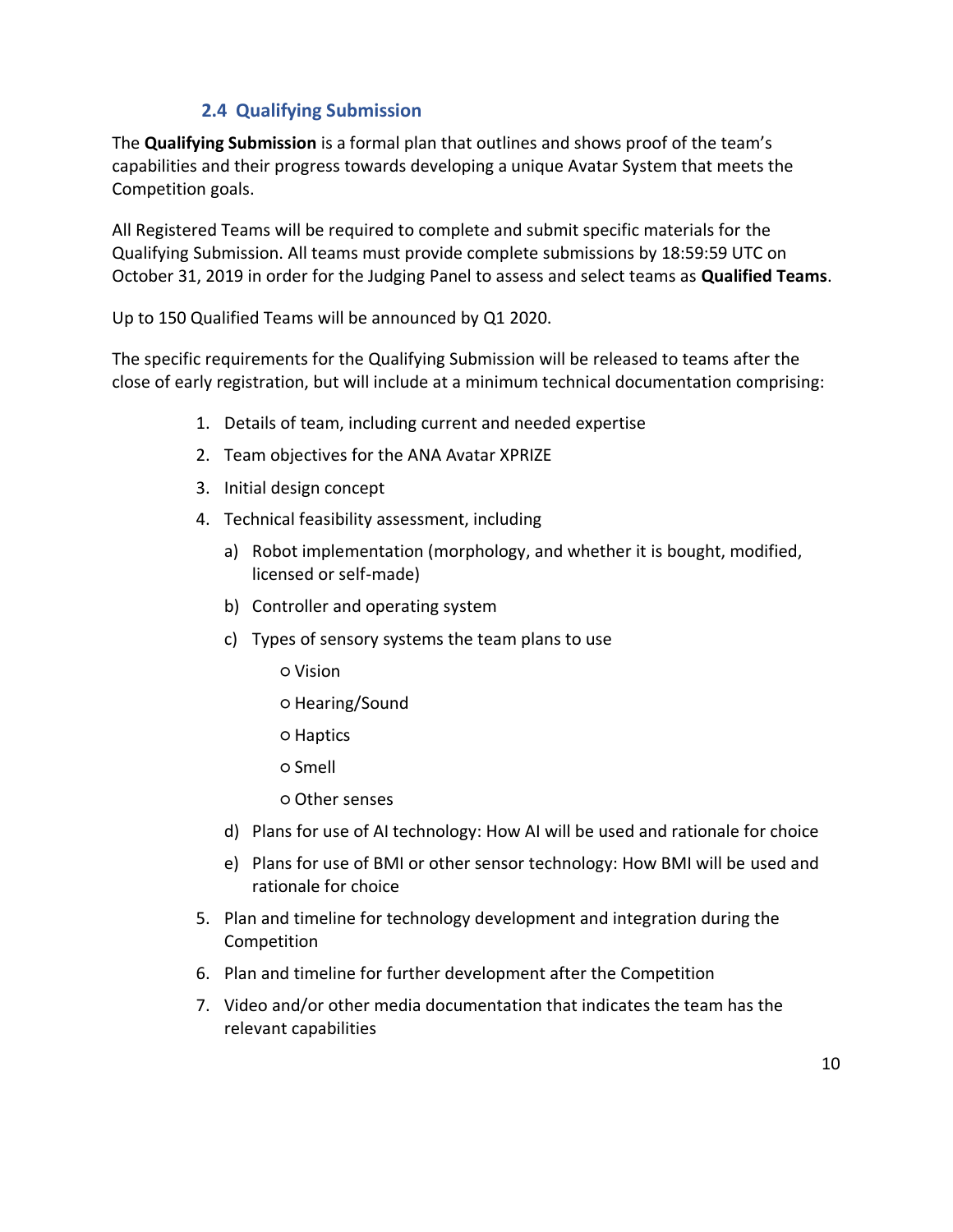8. A 2-page Executive Summary of the above information, along with up to 2 pages of images, figures or charts.

#### **2.5 Semifinals**

Up to 75 teams will be selected to advance to the **Semifinals** where they will be required to demonstrate their system's capabilities under conditions representing the realistic application of an Avatar. Semifinals will be held in specific testing location(s) that will be determined by XPRIZE well in advance of the Competition dates. Following the Semifinals, after the Judging Panel has deliberated, the top teams (up to 20) will advance to the Finals. These Finalists Teams will equally share a \$2,000,000 (USD) Prize.

#### **2.6 Finals**

Up to 20 teams chosen by the Judges from the Semifinals will compete in the **Finals**. During the Finals, Finalist Teams (**Finalists**) will demonstrate their Avatar across a number of Testing Scenarios.

For each of these Testing Scenarios, teams will be required to demonstrate their system's capabilities under conditions representing the realistic application of an Avatar. The Judging Panel, in its sole discretion, will evaluate competing teams after the close of the Finals, and determine the Grand Prize winner. Specific Testing Scenarios, evaluation metrics and criteria for the Finals will be detailed in the Rules & Regulations.

# **3. JUDGING CRITERIA AND SCORING**

# **3.1 Qualifying Submission**

Following the submission deadline, the Judging Panel will discuss and evaluate the Qualifying Submission materials to determine which teams will move forward in the Competition. All submissions will undergo an initial review and any teams that have not provided a complete submission will be eliminated from the Competition. This initial review will be followed by a thorough review process of all submitted materials by members of the Judging Panel. The Judging Panel may ask follow-up questions for teams to provide clarification on their submissions. The Judging Panel will determine criteria and weighting for evaluating team Qualifying Submissions.

**Note**: Team requests for scoring feedback will not be considered nor should teams expect feedback from the Judges in any evaluation or testing rounds.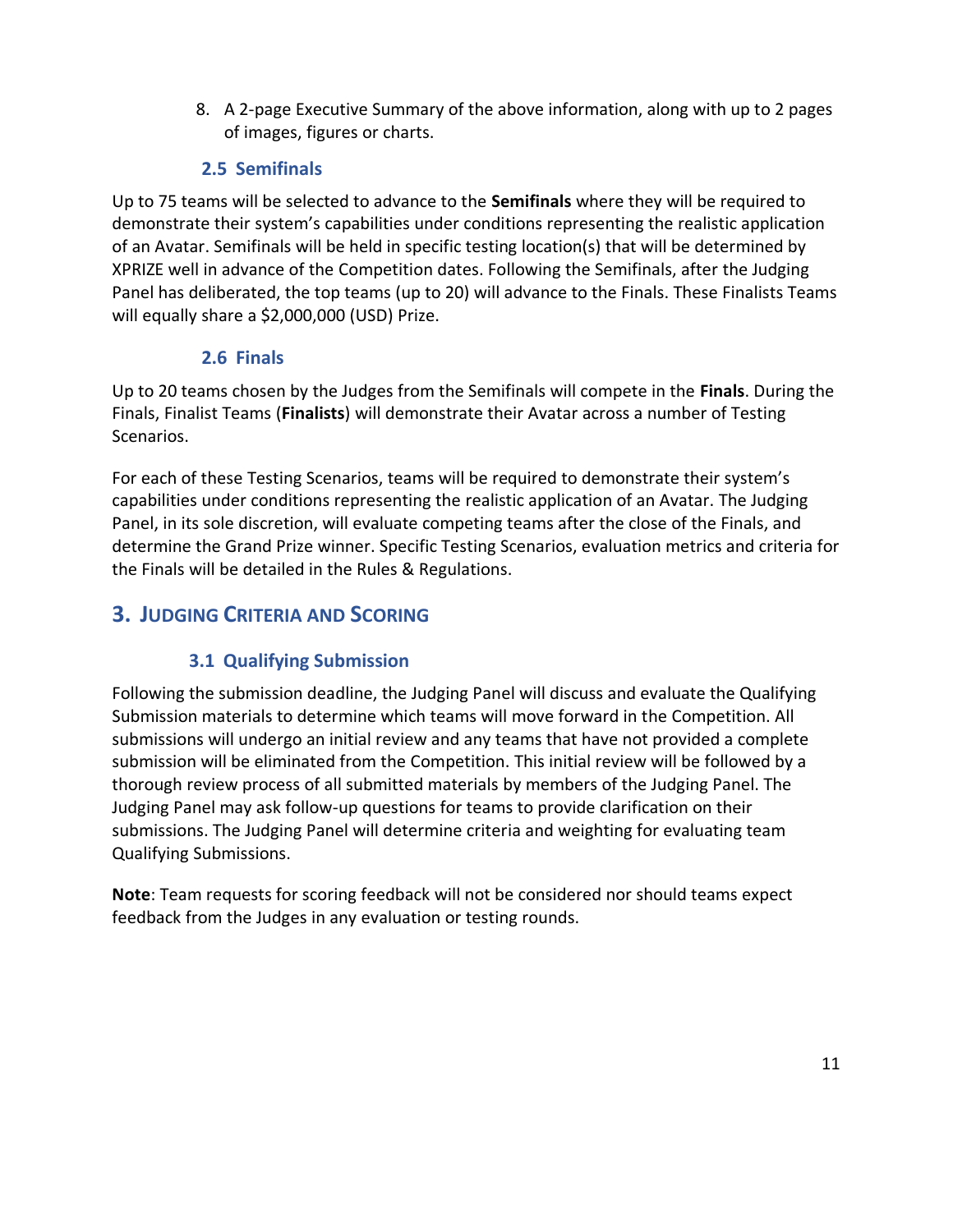#### **3.2 Semifinals**

#### 3.2.1 Judging Criteria

The Judging Criteria for Semifinals will consider the integration of current state-of-the-art and emerging technologies to enable Robotic Avatar capabilities that allow for the experience of human senses and actions to be transported from an Operator to a remote location in realtime.

Testing Scenarios will be defined to validate the capabilities of the Avatar System. During the Semifinals, Judges will evaluate teams on the capabilities their Avatar displays while performing these Testing Scenarios, and how well the Avatar solution meets the goals of the Competition.

Capabilities within Testing Scenarios may include perceptual skills such as vision, sound, and haptics being conveyed to the Operator through the Avatar, as well as **mobility**, endurance, transmission of enhanced capabilities, the ability to deal with latency issues, and more. Teams are required to demonstrate a unique Avatar System; however, individual technology components may be purchased, licensed, modified, or custom-built to integrate into their solution.

Avatar Systems will not be judged on appearance, but rather the Avatar's capabilities and how well it performs the required tasks, as well as the quality of feedback it provides back to the Operator.

Submission requirements and evaluation criteria will be determined with experts in the core technologies and will be detailed in various releases of the Rules and Regulations ahead of each Competition round.

#### 3.2.2 Testing Scenarios

A Testing Scenario consists of a series of tasks (such as illustrated in section 1.3) in a particular domain. Testing Scenario domains will be drawn from these areas such as health care, family connectivity, maintenance tasks, disaster relief, learning and exploration.

Actual Testing Scenario tasks will be defined throughout the Competition, as they must reflect challenges the marketplace has not yet solved. Complete specifications for the Testing Scenarios will be published in an **Operations Guide** in advance of Semifinals Testing.

#### **3.3 Finals**

#### 3.3.1 Judging Criteria

The Judging Criteria for the Finals will be similar to those used during Semifinals, taking into account any advancements in technology that may have occurred during the time between the two events. Final scoring mechanisms will be determined with experts in the various technologies and will be detailed in the Rules and Regulations. The Judging Panel may request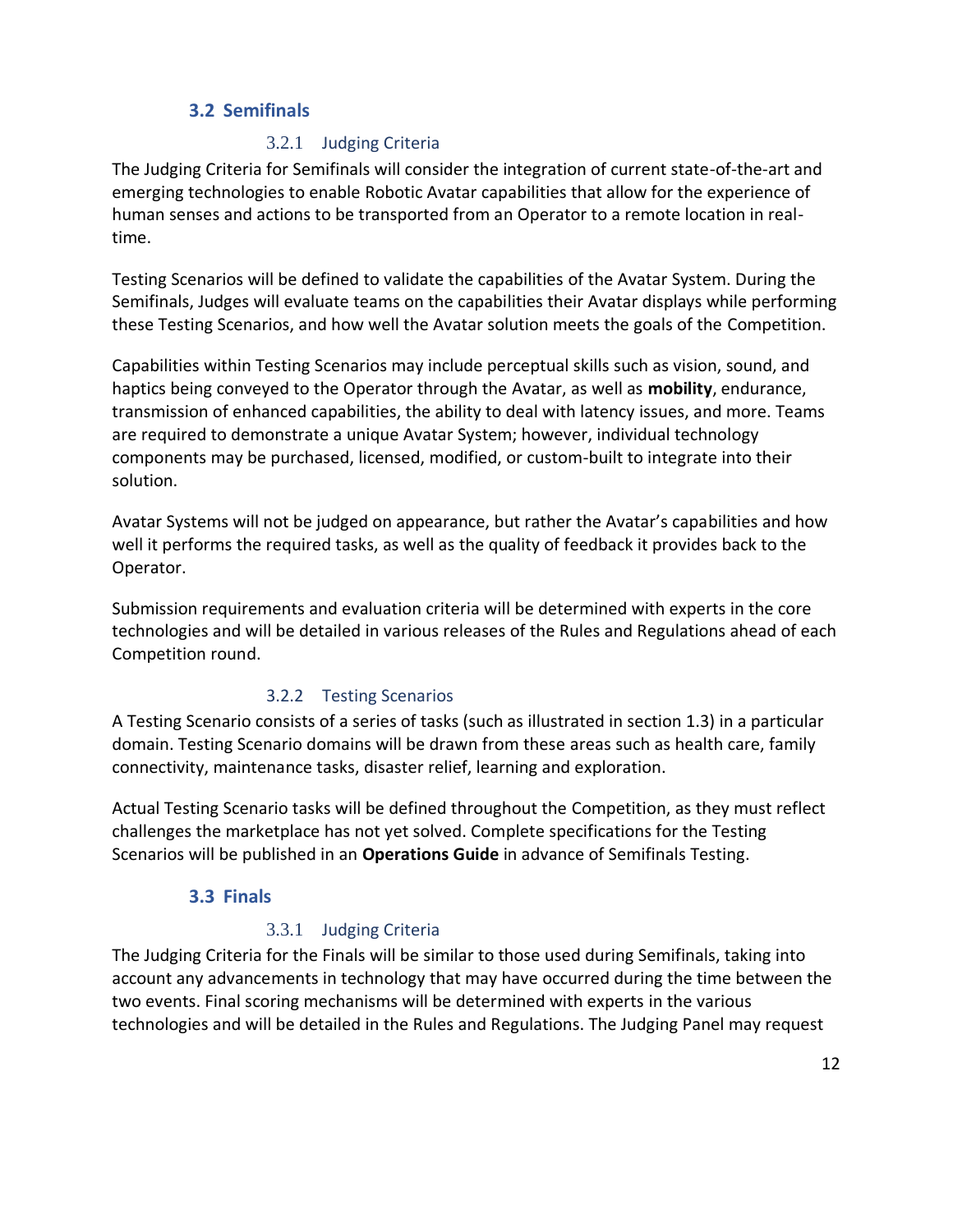additional information or data from the team during the deliberation process and has the sole responsibility for the final determination of the Grand Prize Winner.

XPRIZE will announce the winning team within a reasonable amount of time following the Finals Competition.

#### 3.3.2 Testing Scenarios

Actual Testing Scenario tasks will be defined throughout the Competition, as they must reflect challenges the marketplace has not yet solved. Complete specifications for the Testing Scenarios will be published in an Operations Guide in advance of Finals Testing. XPRIZE reserves the right to adjust the Rules and Regulations to ensure teams are meeting the highest standards of contemporary technology.

# **4. TESTING**

#### **4.1 Testing Sites**

XPRIZE will arrange testing at specific physical location(s) to be determined. These locations will be announced well in advance of the testing dates. Each team will be responsible for their own travel and for any costs associated with the transportation of their system. Teams will be required to attend mandatory rehearsal period, as well as their scheduled testing day(s).

#### **4.2 Testing Environment and Power**

For all testing, we expect the Operator set up to be in one room, and the Avatar itself, along with Recipient(s) and/or an Environment to be in another. All Avatar testing will occur in a controlled test environment(s) with typical indoor temperature and humidity. XPRIZE will provide sufficient space for each team's Operator and Avatar equipment. AC power will be available for charging and operation through the testing days and times.

#### **4.3 Networking**

For the Semifinals, testing will simulate high-quality network over a predetermined distance. Networking facilities will be provided via a private network connection implemented by XPRIZE. During testing, this will be the only network permitted for use. Teams will not be able to run other access points or utilize outside networks such as through their own cell phones, satellite link ups or personal routers. Reliability, bandwidth, latency, and jitter will be representative of the best public Internet service available at the time of testing. Testing for the Finals may be simulated or may involve a physical separation, at the discretion of the Judging Panel and XPRIZE. Teams will be informed of the simulated or physical separation option well in advance of the Finals.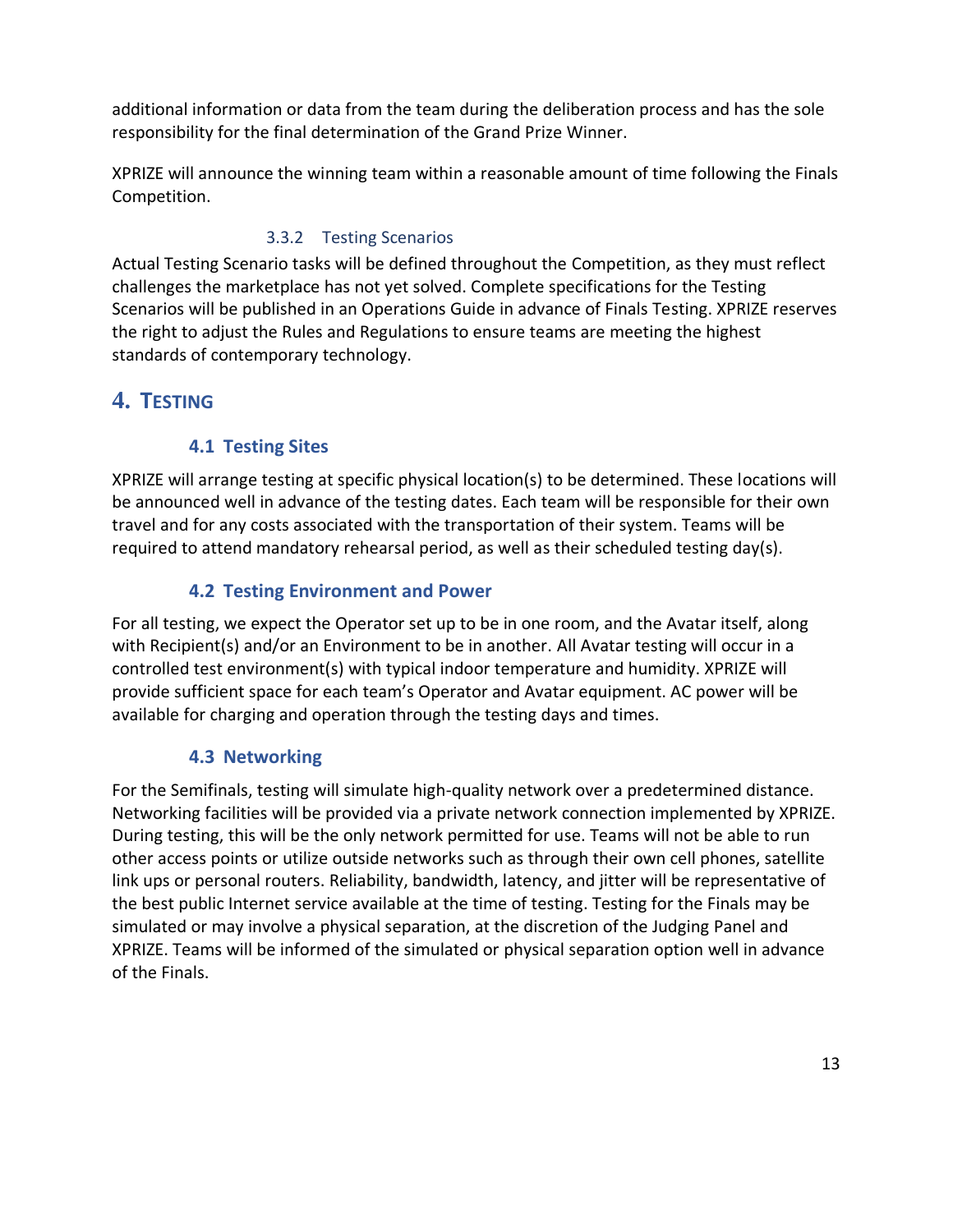#### **4.4 Safety**

Safety is a top priority for this Competition.

Teams are required to ensure protections for safety with all aspects of their equipment. Safety includes not only reduction of risk of physical injury but also property damage to anything within a testing facility. While it is expected that some equipment will be in an experimental or prototype form, all due precautions must be taken to ensure the safety of all personnel and property in and around such equipment at the testing locations.

Each team should designate a team member as a Safety Officer who will monitor all safety concerns. Teams are required to list all possible risk factors associated with their equipment and enumerate reasonable measures they have incorporated in their system to handle such risks. This document will be delivered to the judges and XPRIZE team before the start of any Competition testing activities.

These risks can include, but are not limited to: electrical hazards, general property damage, thermal issues, pressure problems, chemical contamination or spills, risks due to optics, audio signals, lasers, sensors, actuators, cables, and concerns if the robot loses balance or control. The Robotic Avatar System should have an immediate stop mechanism as part of all operating protocols. All safety procedures must be conveyed in detail to the XPRIZE staff and judges during the rehearsal period.

All reasonable efforts should be made to maximize safety and minimize and potential hazards.

Documentation of safety and physical testing of safety of systems will be complete prior to any rehearsal or testing event. Furthermore, XPRIZE reserves the right to discontinue testing at any time for any actual or possible hazard or perceived safety violation by a Team under guidance from the judges or associated personnel.

Reasonable clothing and safety equipment will be required of all persons at the testing site(s). These may include safety glasses, hearing protection, closed-toed shoes with tread, and no loose clothing or hanging elements such as scarves or jewelry.

For other security concerns security guards will be supplied on testing site premises as required.

# **5. PRIZE PURSES**

There will be \$10,000,000 (USD) in total **Prize Purses** available.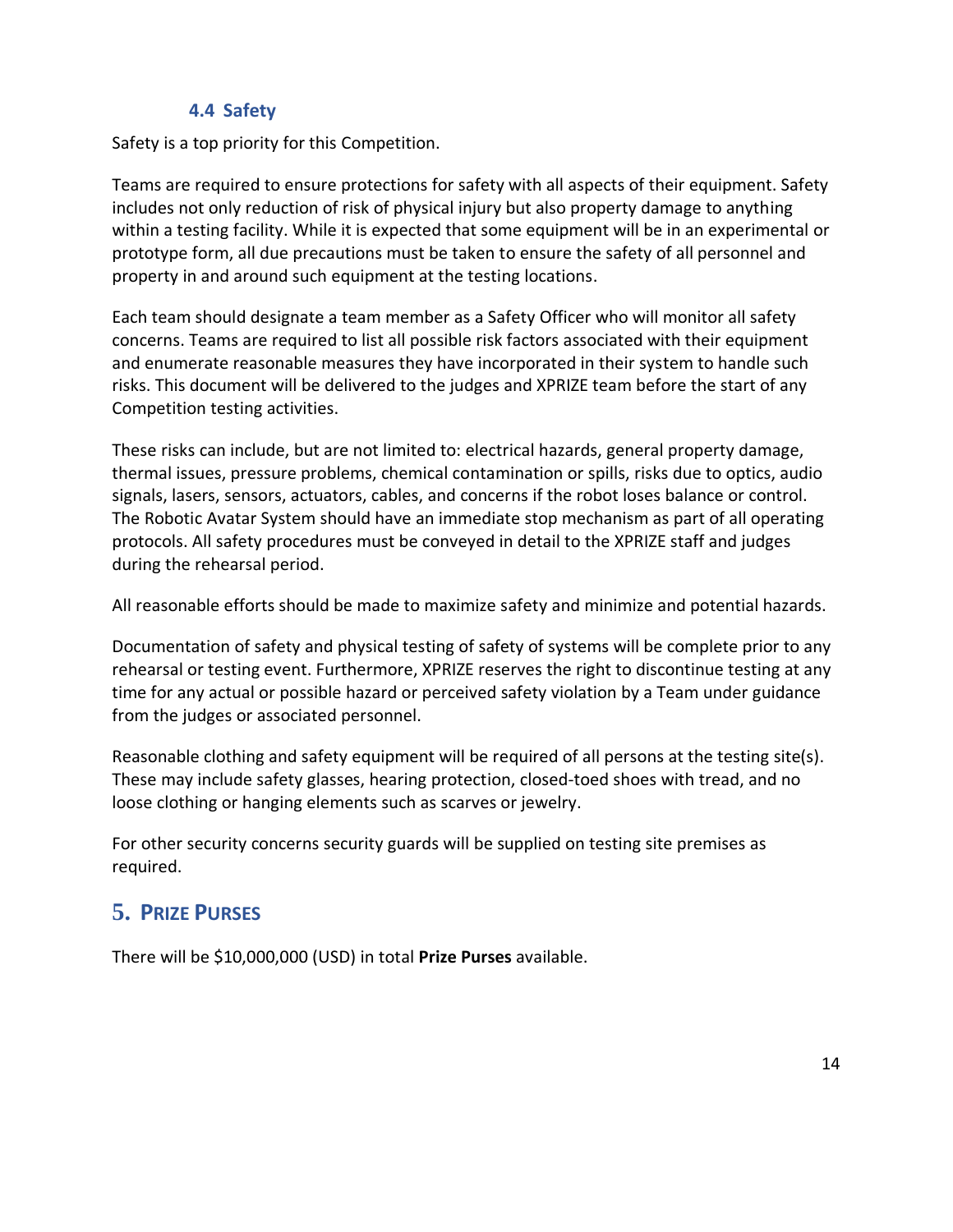#### **5.1 Semifinals Prize Purse**

There will be a Semifinals Prize Purse of \$2,000,000 (Two Million USD) to be shared equally among all Teams (up to 20) selected as Finalists.

#### **5.2 Finals Prize Purse**

There will be a Finals Prize Purse in the amount of \$8,000,000 (Eight Million USD). The Finals Prize Purse will be divided among the top ranking Teams as First, Second, and Third Place Awards.

- First Place: \$5,000,000 (Five Million USD)
- Second Place: \$2,000,000 (Two Million USD)
- Third Place: \$1,000,000 (One Million USD)

The \$8 Million (USD) Finals Prize Purse will be awarded to the winning teams of the Competition following the Finals, at an event to be scheduled (tentatively) in early 2022.

# **6. ADDITIONAL TEAM ACTIVITIES**

#### **6.1 Team Summits**

Teams will be invited to participate in a number of **Team Summits** conducted during the Competition. Team Summits will be an opportunity for teams to meet with XPRIZE, interact and collaborate with other teams, and potentially industry, academic, government, media, and other stakeholders as well as potential investors and partners. XPRIZE will share key Competition information at the Team Summits. The Team Summits are tentatively planned for the following periods:

- Team Summit #1: Following Early Registration, the first Team Summit was held in Geneva, Switzerland on May 28-29, 2019.
- Qualified Team Summit: Following the announcement of the Qualified teams in early 2020
- Semifinalist Team Summit: Following the announcement of **Semifinalist Teams** in early 2021
- Finalist Team Summit: Following the announcement of Finalist teams in June 2021

Team Summit times and locations will be determined by XPRIZE. The specific dates and locations will be announced well in advance of each event. Teams will not be required to bring their Avatar Systems to the summits unless they choose to do so themselves. These summits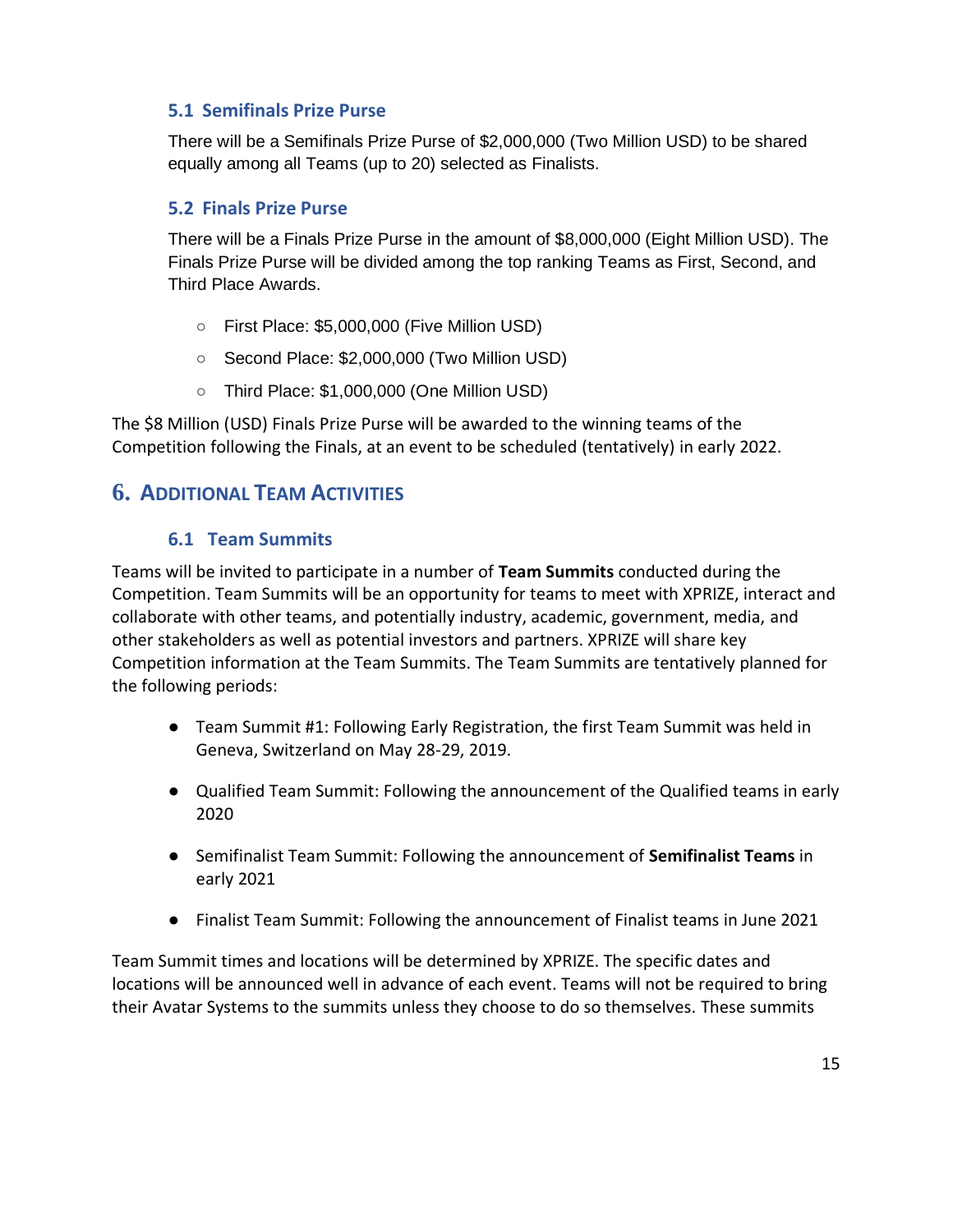are highly informative and beneficial to the teams. Details discussed at these team summits remain proprietary to the attending teams and may not be shared to non-attendees.

#### **6.2 Team Webinars**

XPRIZE will host a series of webinars throughout the Competition. Some webinars will allow teams to get to know each other. Others may provide Q&A sessions with experts in various technical domains. Participation in these webinars, while not mandatory, is strongly encouraged. Teams will be given advance notice of the exact dates for Team Webinars throughout the Competition.

#### **6.3 Awards Ceremony**

Formal announcement of the ANA Avatar XPRIZE winning team(s) will take place at an Awards Ceremony to be scheduled (tentatively) in early 2022.

#### **MARCH 2022** Finals Testing **MARCH 2020** Qualified Teams Summit **SEPTEMBER 30, 2019 MARCH 2022 JUNE 2021 Winners Announced Team Registration Closes MARCH 12, 2018** Semifinals Testing Prize Launch MAY 27-29, 2019 **OCTOBER 31, 2019** Team Summit #1 **Qualifying Submission Deadline AUGUST 30, 2019 SEPTEMBER 10, 2018** Rules & Regulations V1.0 Released **Unpdated Guidelines Released** \*Dates are tentative and subject to change & Registration Opens

# **7. COMPETITION TIMELINE**

# **8. ADVISORY BOARD, JUDGES AND MENTORS**

# **8.1 Advisory Board**

XPRIZE will form a panel of relevant subject matter and technical experts to serve as the **Advisory Board (AB)** for the Competition. The AB will advise XPRIZE regarding the scientific and technical elements of the Competition. Each member of the Advisory Board ("Advisor") will enter into an agreement with XPRIZE that will: (i) outline Advisor's duties and obligations; (ii) require Advisor to maintain confidentiality of XPRIZE's and team confidential information, in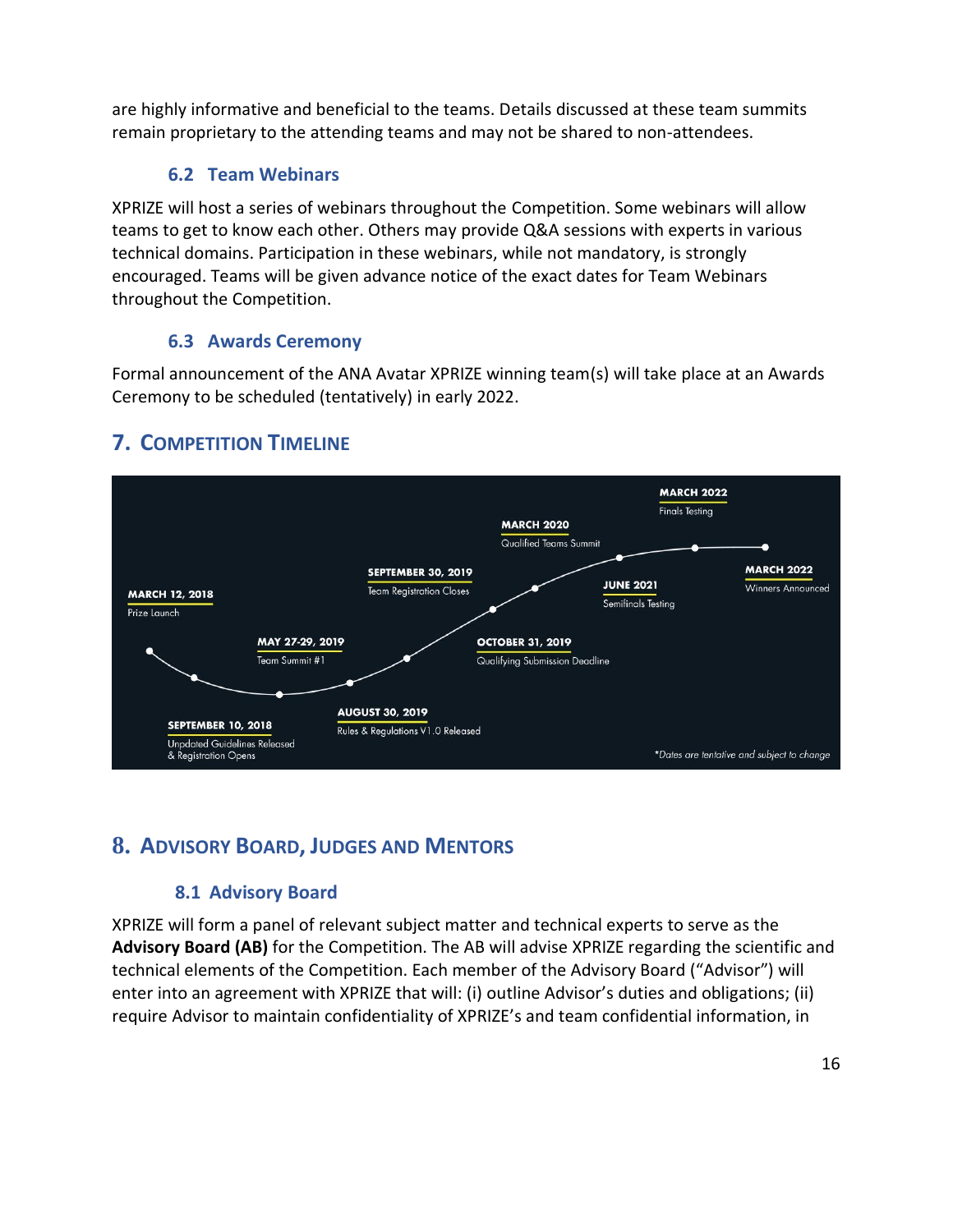accordance with the **Competitor Agreement**; and (iii) require each Advisor to acknowledge that he or she shall make no claim to any team's intellectual property.

#### 8.1.1 Composition of Advisory Board

The total number of AB members will be determined by XPRIZE. The AB will be independent of XPRIZE, the sponsor, and all teams and team members. No Advisor, nor any member of an Advisor's immediate family, shall participate, nor have any financial or other material interest, in any team or team member. All members of the AB shall promptly disclose to XPRIZE any such current, former, or expected future conflict of interest with XPRIZE, the sponsor, or any team or team member.

#### 8.1.2 Role of Advisory Board

The duties and responsibilities of the Advisory Board may include, but not be limited to: (i) assisting with the establishment of qualifications for the Judging Panel; (ii) recommending members of the Judging Panel; (iii) providing input related to testing protocols and judging criteria; (iv) and providing input toward the development of these Competition Guidelines.

#### **8.2 Judging Panel**

The Judging Panel will comprise highly qualified and impartial Judges. The Advisory Board will recommend the candidates it believes are best suited to serve on the Judging Panel. XPRIZE, in its sole and absolute discretion, will appoint the Judging Panel based on these and other recommendations. Each Judge will enter into a Judging Agreement with XPRIZE that will: (i) outline the Judge's duties and obligations; (ii) require each Judge to maintain confidentiality of XPRIZE and team confidential information in accordance with the Competitor Agreement; and (iii) require each Judge to acknowledge that he or she shall make no claim to any team's intellectual property.

#### 8.2.2. Independence of Judging Panel

The Judging Panel will be independent of XPRIZE, the sponsor, and all teams and team members. No Judge, nor any member of a Judge's immediate family, shall participate, nor have any financial or other material interest, in any team or team member. All members of the Judging Panel shall promptly disclose to XPRIZE any such current, former, or expected future conflict of interest with XPRIZE, the sponsor, or any team or team member.

#### 8.2.3. Role of Judging Panel

The duties and responsibilities of the Judging Panel will include, but not be limited to evaluating team compliance with 1) the Competitor Agreement, 2) these Competition Guidelines, and 3) the Rules and Regulations of the Competition. They will also be responsible for scoring and selecting teams that will proceed to each round of the Competition.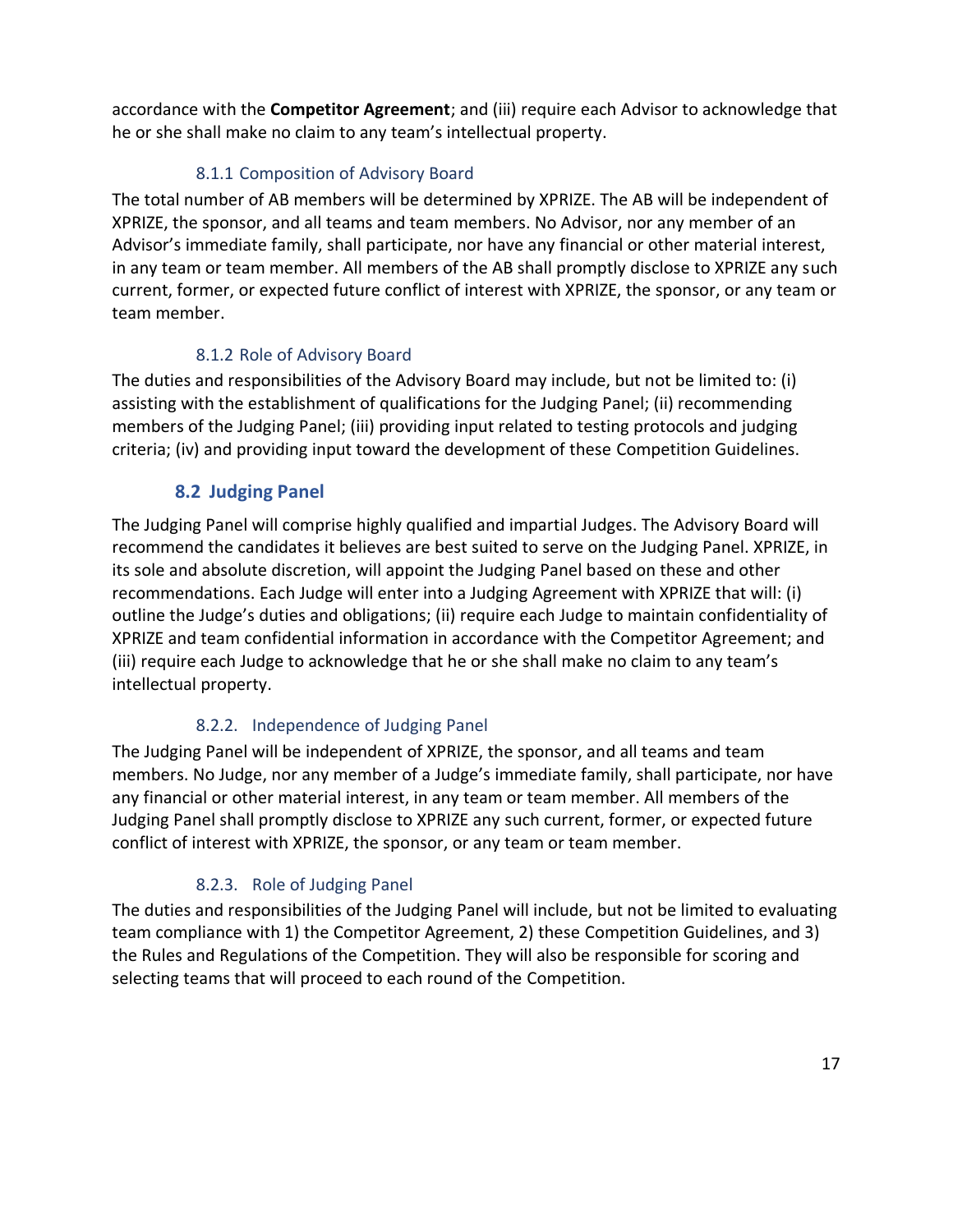#### 8.2.4. Grounds for Judging Panel Decisions

Official decisions made by the Judging Panel will be approved by a majority vote of the Judges, following careful consideration of the testing protocols, procedures, guidelines, rules, regulations, criteria, results, and scores set forth in the Competitor Agreement, these Competition Guidelines, the Rules and Regulations of the Competition, and all other applicable exhibits to the Competitor Agreement. If any vote of the Judges results in a tie, then the Judging Panel shall determine, in its sole and absolute discretion, the mechanism to settle the tie. Similarly, if one or more teams are tied at any stage during the Competition, the Judging Panel shall have the sole and absolute discretion to settle the tie.

#### 8.2.5. Decisions of Judging Panel Are Final

The Judging Panel shall have sole and absolute discretion: (i) to allocate duties among the Judges; (ii) to determine the degree of accuracy and error rate that is acceptable to the Judging Panel for all Competition calculations, measurements, and results, where not specified in the Rules and Regulations; (iii) to determine the methodology used by the Judging Panel to render its decisions; and (iv) to declare the winners of the Competition. Decisions of the Judging Panel shall be binding on XPRIZE, the teams, and each team member. XPRIZE and teams agree to not dispute any decision or ruling of the Judging Panel, including decisions regarding the degree of accuracy or error rate of any Competition calculations, measurements, and results. Teams shall have no right to observe other teams' testing or evaluation, or to be informed of other teams' calculations, measurements and results, unless such information is made publicly available by XPRIZE.

#### **8.3. MENTORS**

Throughout the Competition, efforts will be made to connect teams with volunteer mentors who have expressed an interest in performing this role. Mentors are not guaranteed.

# **9. GLOSSARY**

**Advisory Board:** A select group of prominent advisors who contribute their wisdom, knowledge and guidance to various aspects of the prize.

**Avatar**: The physical robotic entity at the other end of a telepresence system, operated by a human. *Note***:** For purposes of this prize all uses of the word "Avatar" are interchangeable with "Robotic Avatar, " "Physical Avatar" "Avatar System" or "Avatar Solution".

**Avatar Solution:** This refers to a Team's specific Avatar System (including the operator interface, the robotic Avatar and all sensors, software and mechanical parts) that will be used in the Competition.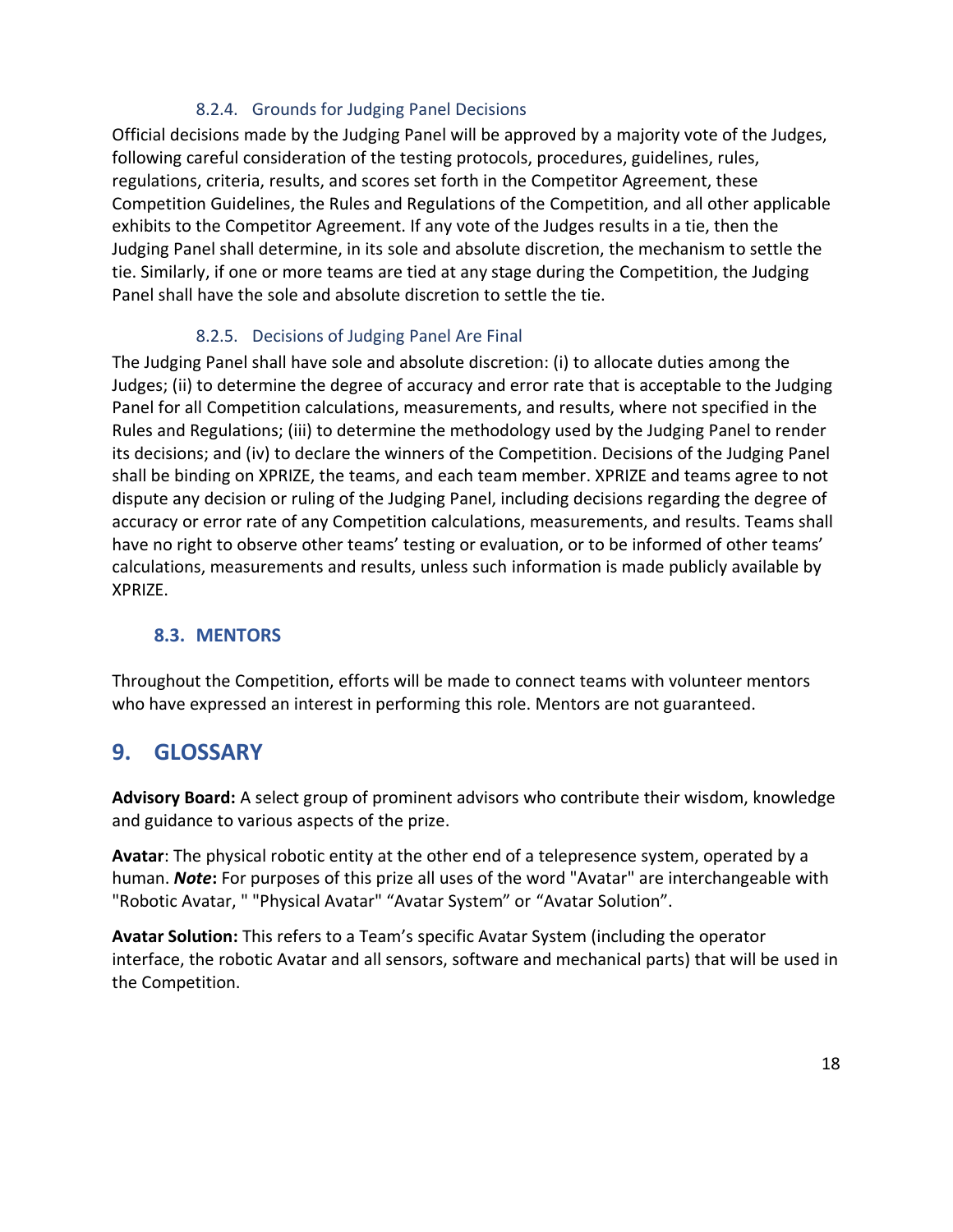**Avatar System**: This refers to the complete and total system consisting of the Operator and operator interface, the Robotic Avatar and all sensors, software and mechanical parts, and the environment or Recipient with which the Operator interacts.

**BMI: Brain-Machine Interface:** Included in this term are sensors that can measure various types of brain signals such as EEG. For the purposes of this Competition these must be externally worn and not be invasive.

**BBMI: Brain + Body Machine:** See BMI.

**Brain Computer Interface (BCI)**: See BMI.

**Competitor Agreement:** A legal and binding document that details the responsibilities of competitors for the prize.

**Domain:** An area of need or opportunity.

**Finals**: The last set of testing events for the prize that will determine the overall winners.

**Finalists:** Teams that have been approved by the Judging Panel to advance to the Finals.

**Haptics:** Technologies that can convey sensations such as pressure, vibration, temperature and object form in a mediated experience that normally would be felt by a user interacting directly with physical objects.

**Human Controller**: Another term for the human that is controlling the Robotic (physical) Avatar.

**Interested Team:** A Team or individual that is interested in participating in the Competition and has created a profile in the XPRIZE internal POP system.

**Judging Panel:** The subject matter and technical experts who serve as an impartial and independent evaluation team for all aspects of this prize. They score the team submissions and make the final award determinations in both the Semifinals and the Finals Competitions.

**Mobility:** This refers to the Robotic Avatar's ability to physically move and/or navigate in a space.

**Operator:** The person in the Avatar System who is controlling the actions of the Robotic Avatar through some sort of Operator Interface. Also known as the **Human Controller.**

**Operator Interface:** The means (equipment, software, control devices) by which an Operator interface with the Robotic Avatar at a distance.

**Operations Guide:** The Operations Guide will detail the policies and procedures for testing including test scenarios, event operations, logistics, shipping, safety and other details to effectively participate in testing events. There will be separate Operations Guides for Semifinals and Finals testing.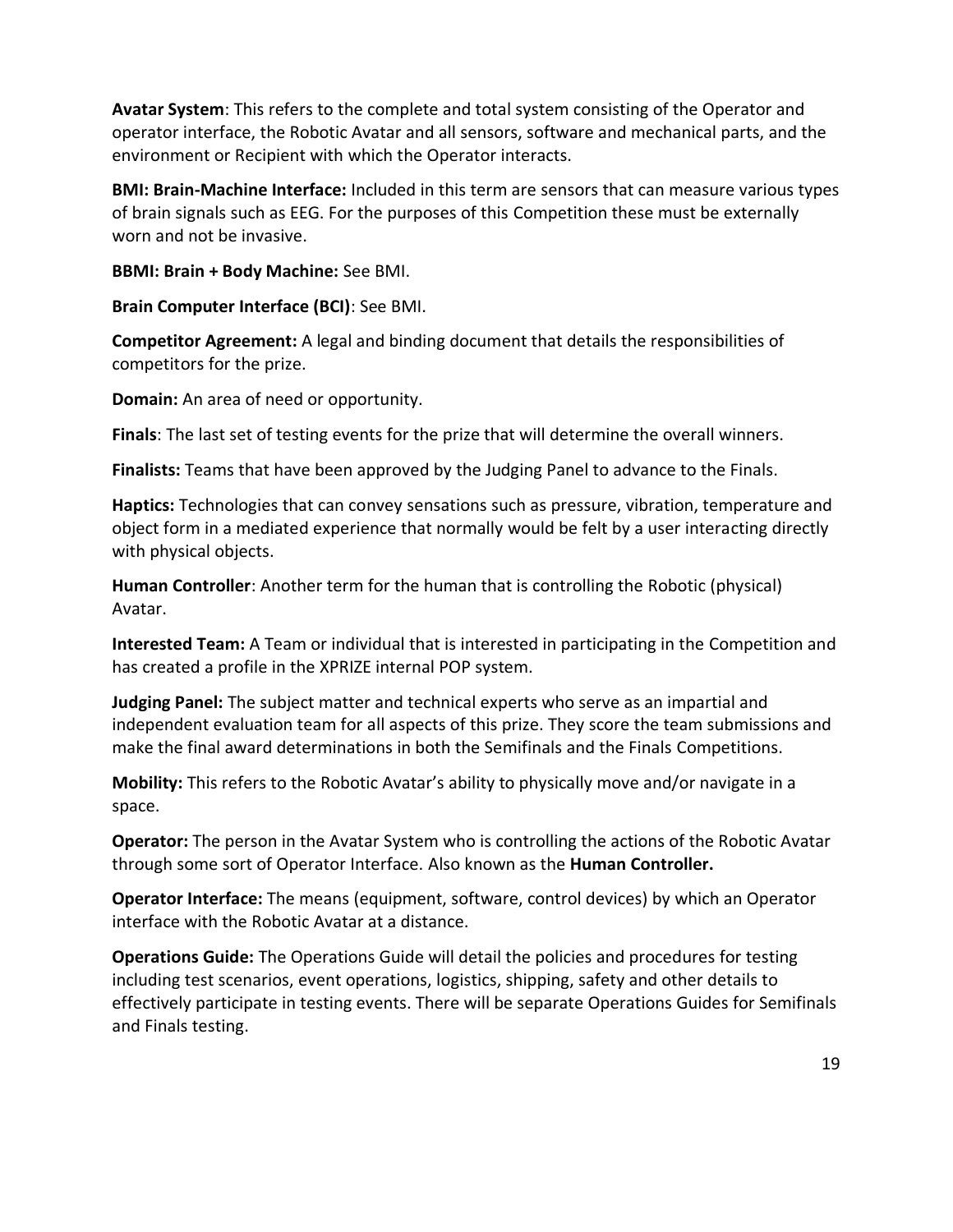**POP or Prize Operations Platform:** The standard internal XPRIZE portal for teams to input data for use in this Competition.

**Presence:** This is the sense that one's actions and senses feel as if they are truly experiencing a location other than the one where the user's physical body currently resides.

**Prize Purse:** This refers to money offered, won, or received as a prize. It also refers to the overall amount of funds allocated to all prizes in this Competition.

**Qualifying Submission:** A formal plan that outlines and shows proof of the team's capabilities and their progress towards developing a unique Avatar System that meets the Competition goals.

**Qualified Team:** This is a form in POP that must be completed by Teams no later than October  $31<sup>st</sup>$ , 2019. It consists of a series of questions to be answered that outline the expertise, capabilities and plans for the functional Avatar Solution that each Team will be creating. It will also require an Executive Summary of up to four pages, consisting of no more than two pages of text and two pages of images, diagrams, or charts.

**Recipient:** The person receiving the actions of the Operator via the robotic Avatar.

**Registered Team:** A Team that has paid the required registration fee and is eligible to submit a **Qualifying Submission** for Judge review.

**Registration, Early:** The first of the two official registrations periods that must be met for teams to participate in this Competition.

**Registration, Final:** The last of the two official registrations periods that must be met for teams to participate in this Competition.

**Robotic Avatar:** See Avatar.

**Scenario:** See Testing Scenarios.

**Semifinals:** The set of testing events for the prize that will help determine which Teams progress to the Finals testing.

**Semifinals Verification:** This is a Team-provided update to ensure Teams are prepared to proceed to the Semifinals round of the Competition and consists of written and filmed components which will be reviewed by the Judging Panel.

**Semifinalist Teams:** Teams (up to 75) that have been approved by the Judging Panel to advance to the Semifinals.

**Simultaneous Localization and Mapping (SLAM**): the process of computing, building or updating a map of a physical environment while simultaneously keeping track of an operator's location within it.